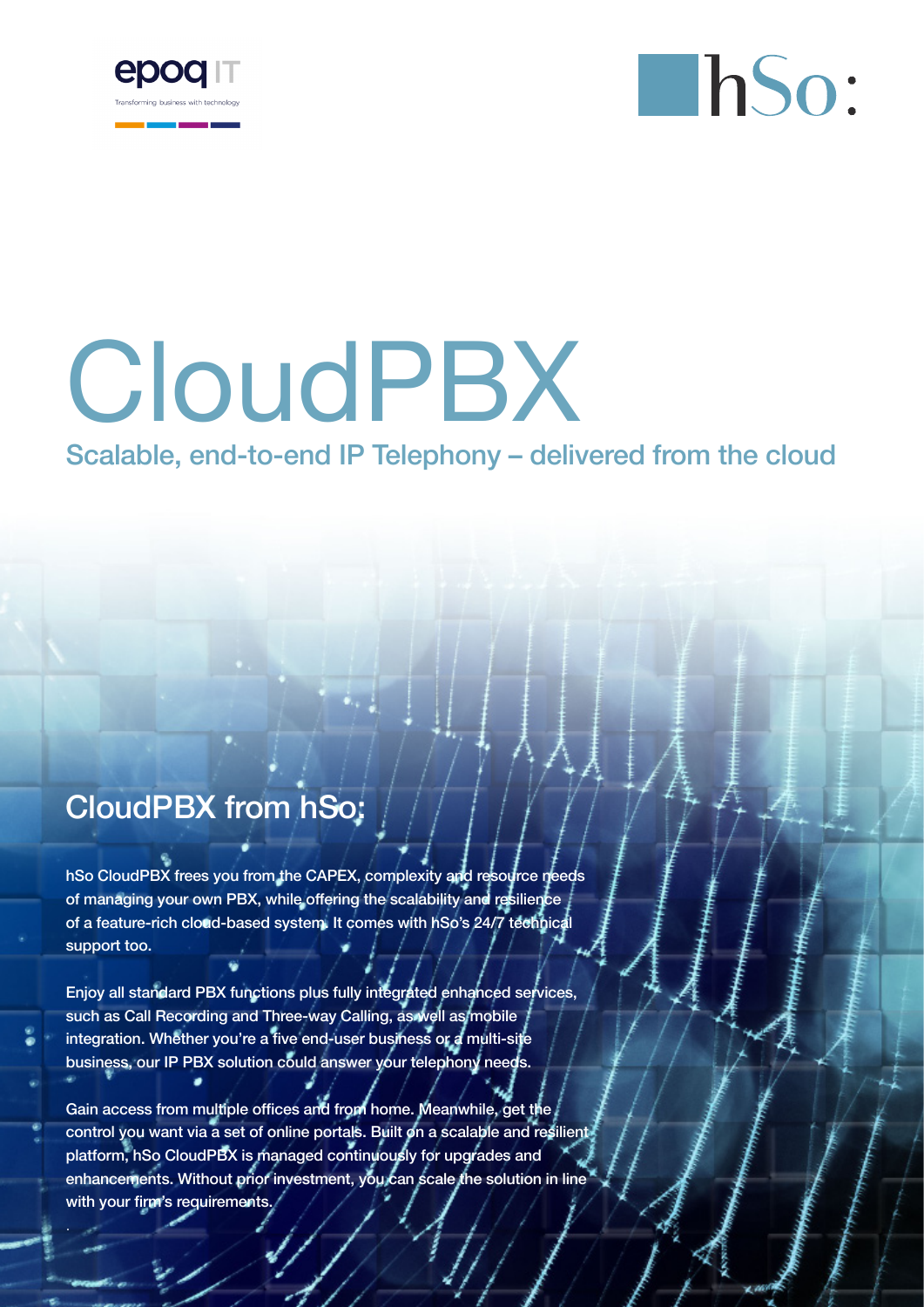# **CloudPB**

# hSo's CloudPBX key benefits:



#### Feature-rich

Enjoy all standard PBX functions plus fully integrated enhanced services, such as Three-way Calling and Call Recording.



## **App**

Our Android and iPhone apps effectively turn mobiles into office phones.



#### Easy to add users

Thanks to pre-configured phones, all you have to do is plug them in.



#### Work from anywhere

Features like presence, plus desktop & mobile apps, facilitate remote working.

## Additional benefits:

#### Future-proof

Upgrades and system enhancements are managed continuously for you, ensuring your telephony is secure and up to date.

#### VoIP without pain

hSo CloudPBX provides a secure, reliable and easy way to make the most of the affordability of VoIP calls.

#### Business Continuity

If connectivity is lost at a site, inbound calls can be re-routed, e.g. to staff mobiles.



#### **Resilient**

Enjoy peace of mind from the solution's use of robust software and multiple PBXs and data centres.



#### Spread the cost

Avoid the CAPEX of owning a PBX. Pay per usage instead.



#### Web portals

3 web portals let you set up, configure and manage your system.



#### 24/7 UK support

Support from our UK-based technicians helps ensure any issues are fixed faster.

#### The complete picture

Think hSo for all your connectivity, Internet access and hosting needs. We can help deliver a fully integrated and harmonious communications setup for you. Our advice is unbiased too.

#### Wide range of handsets

Choose from our comprehensive range of phone handsets to find one that matches your budget.

#### Legacy tech options

If you'd prefer to just keep your existing PBX, we can connect it via SIP or ISDN.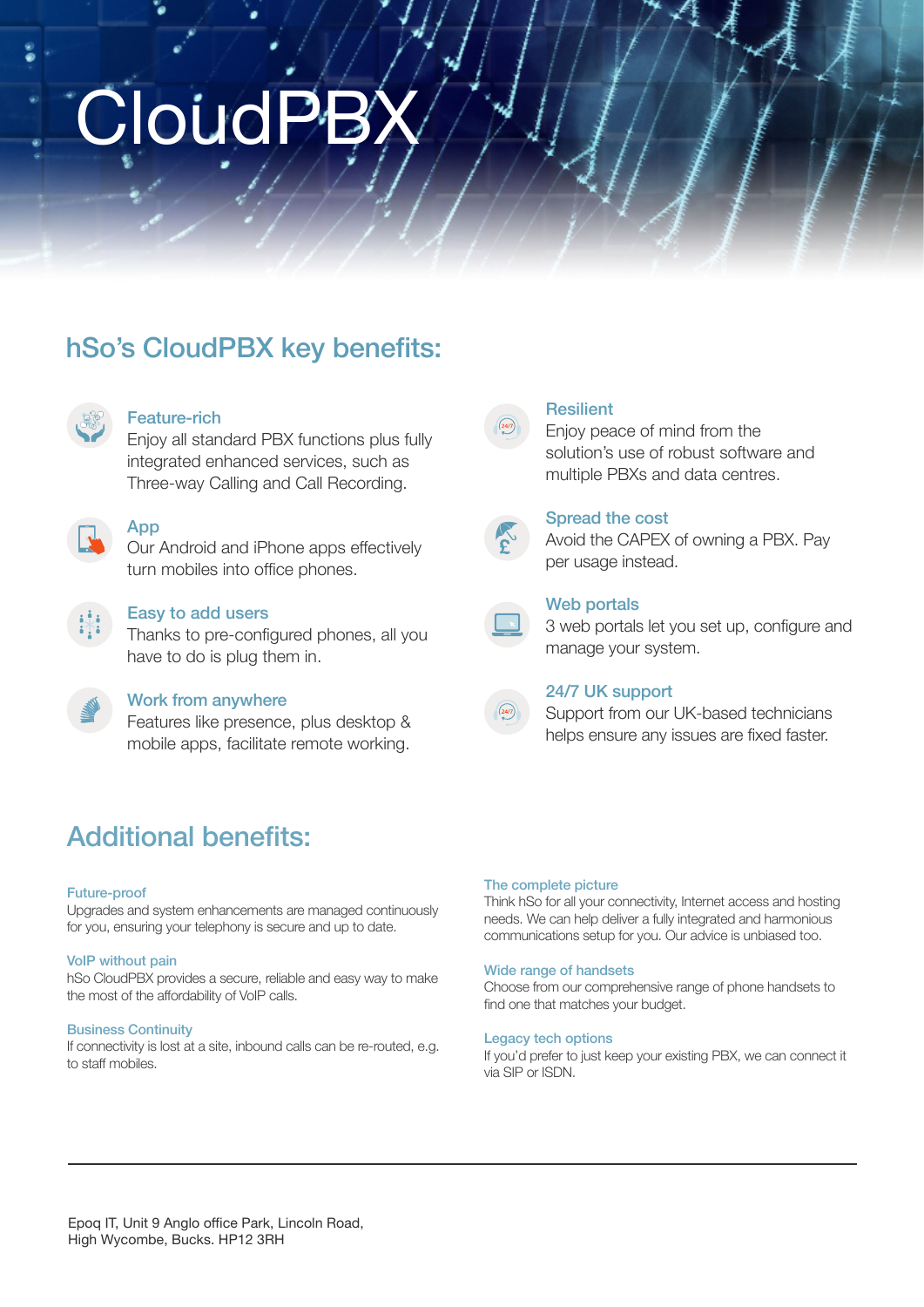## Standard Features (Very Common, But Also Very Useful)



 $0845$ <br> $0800$ <br> $038X$ 

 $\overline{O}$ 

#### Keep Your Phone Numbers

Use your existing phone numbers with the new system.

Direct Numbers Each employee can have their own phone number, so callers can contact them directly.

#### 0800, 0845, 020 etc

Options to add freephone, local-rate and local numbers.

#### Voicemail

Not around? Callers can leave you a recorded message.



## Inbound Caller ID

Displays the phone number of the person calling you.

Call Forwarding (Always) All calls to a given user can be diverted to another number.

#### Call Transfer

Calls can be transferred to another person's line.

Call Hold & Resume Put a caller on hold temporarily, while you discuss things with colleagues.



#### "Press 1 For Sales"

Callers can transfer their call to the right department.



#### Free Internal Calls (Same Site)

Calling colleagues is free, if they're on the same site and using the same phone system.



#### Speed Dial

Rapidly call a pre-defined phone number by pressing a button or dialling a short code.



#### Easy To Add New Phones

Phones are pre-configured. You just have to plug them in.



#### Lots of Phone Models

A wide range of handsets. Phones to suit every budget.



#### UK Support

Guidance and support, from experts based in the UK.



#### Itemised Phone Bills

See where your money's going. Check employees aren't misusing your phone system.

## Common Features (Typically Provided, But Not Always)



 $\bigoplus\{0\}$ 

#### Fax Machine Friendly

Option to connect your fax machine to the phone system.

#### Redial

Quickly call the last number you dialled.

#### Call Forward (Busy)

If you're on the phone, inbound calls divert to another number.

Call Forward (No Answer) If you don't answer a call, it's diverted to another number.

Call History Lists recent calls you've made, received or

missed.

#### Do Not Disturb

Stops your phone from ringing, so you can work in peace.



#### Call Return

Calls back the person who called you last.

#### Music On Hold

Plays music to callers on hold, so they know you haven't hung up on them.

#### Free Calls Between Sites

Call colleagues on other sites for free, if they use the same phone system.

#### Multiple Numbers

Users can have multiple phone lines, with separate ring tones.



#### Web-based Admin Portal

Control your phone system using an online control panel.

#### Call Pickup

Answer an absent colleague's phone, from your own desk.

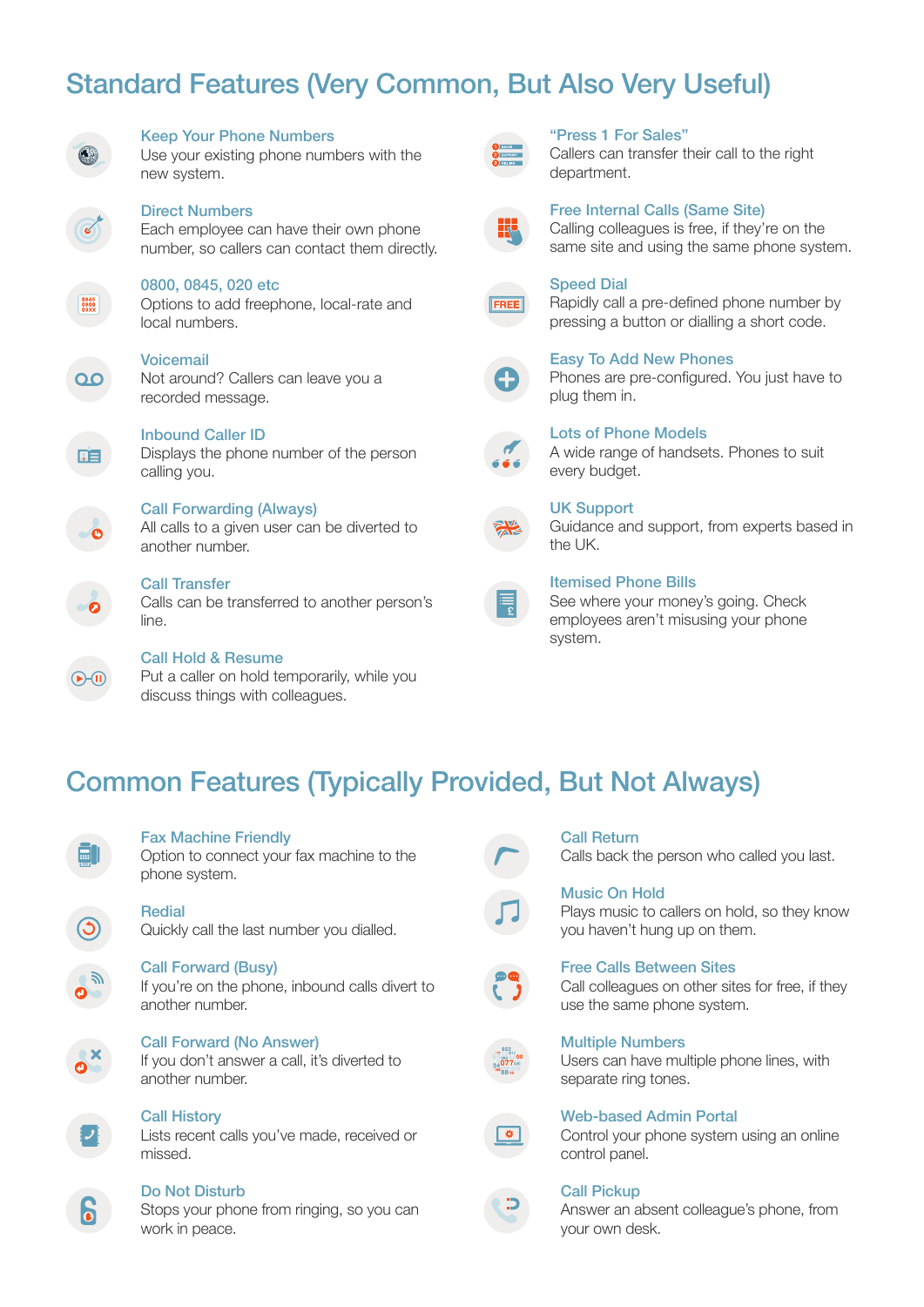# Helpful Features That Many Phone Systems Lack



#### Call Waiting

If you're on the phone and someone else calls you, you hear a warning tone and can switch between calls.



### Hunt Groups

Inbound calls can be routed to a succession of employees' phones, and/or to multiple phones in parallel.



#### Call Queuing

When there aren't enough people to answer the phone, calls can be put in a queue.



#### Call Recording

Option to record calls and retrieve those recordings.



#### End-User Portals

Users can adjust their call forwarding rules and view their call history, via the web.

#### Site-Administrator Portals

Multi-site firms can delegate some phone system related tasks to local administrators.



#### Business Continuity

If a site loses all connectivity, inbound calls can be rerouted e.g. to employees' mobiles.



### 24x7 Support

So any problems can be fixed faster.



#### Call Forwarding (Caller Specific)

Option to apply different rules to calls from your boss, key customers etc







 $\circ \circ \circ$ 

when the caller rings.

Call Forwarding (Time of Day)

Caller Policies (User Specific) Limit the types of phone number a user may call.

Option to route calls differently depending on

#### HD Voice

Better call quality, thanks to wideband audio codecs & background noise suppression

#### Anonymous Call Rejection

Option to block calls where the caller has withheld their number.

#### Group Paging

Turns your phone system into an intercom. Authorised users can broadcast to groups of phones.

#### Hot Desking / Hoteling

Staff can log on to a phone so it temporarily becomes 'their' phone, with their number, their shortcut keys etc.

## Features That Support Remote Working, Mobility or Collaboration



#### Desktop VoIP App

Software that turns your staff's PCs and Macs into virtual phones.

#### Mobile App

Turns Android phones and iPhones into office phones.

#### Ring All My Phones

Inbound calls call ALL the user's phones to ring simultaneously.



#### 3-Way Calls

Lets you conduct conference calls with three participants. Option for 4-6 way calls.



#### Email Notifications

Informs users they've missed a call, or have a new voicemail message.

#### Instant Messaging

Text-based chat (optional, with mobile/ desktop client).



#### Fax To Email

Inbound faxes are converted to a PDF and emailed.

#### Meet Me Audio Conferencing

Would-be participants join by dialling a given number.

#### Presence

Staff set statuses, so colleagues can tell whether they're available currently.



Phone can show whether a given colleague is on the phone.



#### Video Conferencing

This option adds video streaming to some calls. Requires compatible phones.







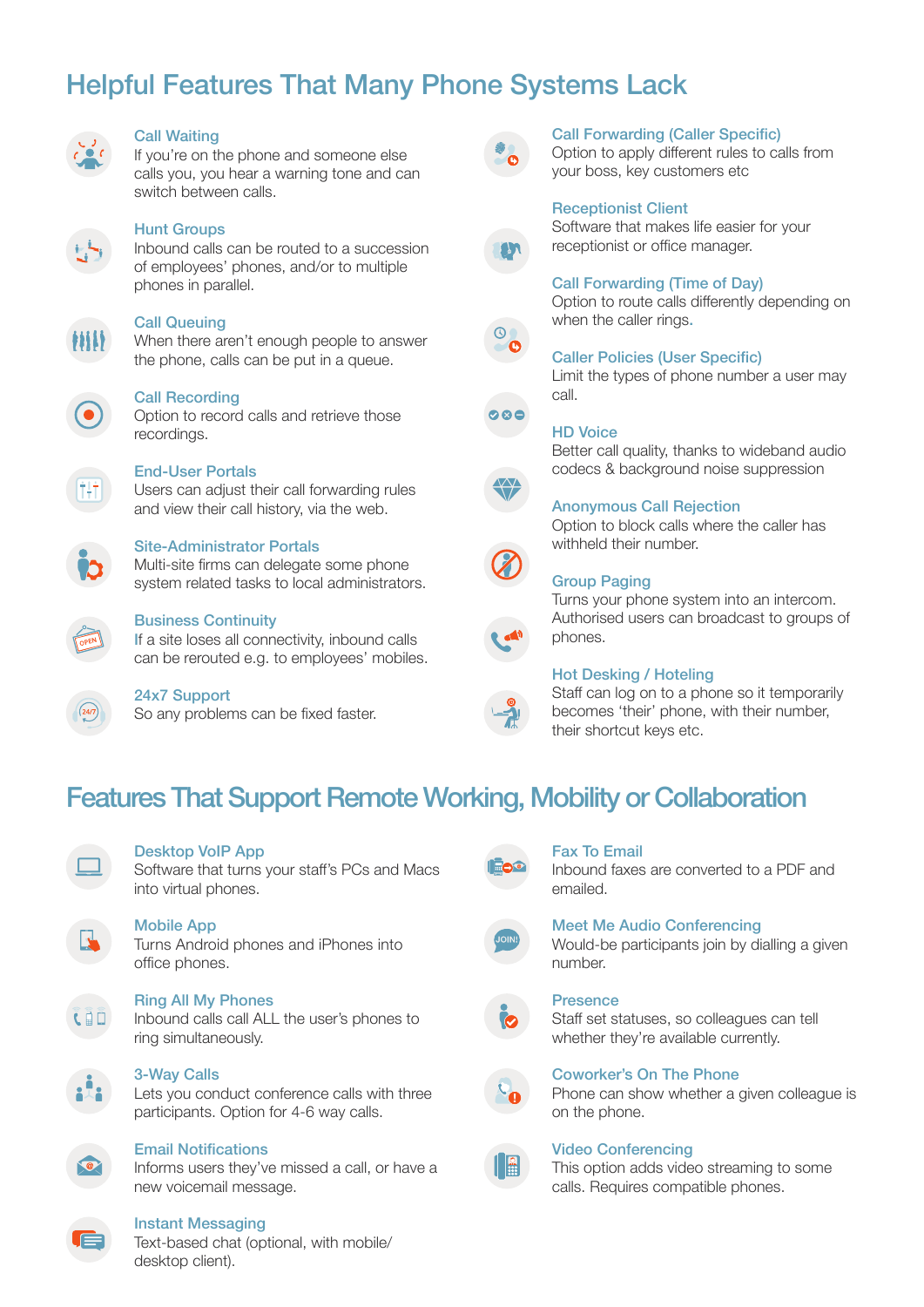## Choose the handset adapted to your needs













Polycom VVX 400 & VVX 410

- Great sound quality. HD Voice encoding frequencies up to 7kHz
- 3.5" Colour LCD screen (320x240 pixels)
- The VVX 400 has two 10/100 Ethernet ports. VVX 410 has two Gigabit Ethernet ports

#### Polycom VVX 500

- **Touchscreen**
- 12 line keys / speed dials
- Supporting frequencies up to 14kHz for internal calls
- Supports various video-related features

#### Polycom VVX 600

- Larger colour touch screen (480x272 pixels)
- 16 speed dial keys
- Supporting frequencies up to 14kHz for internal calls

#### Polycom SoundPoint IP 335

- **Entry-Level Model**
- HD Voice
- Two Ethernet 10/100 ports

#### Polycom SoundPoint IP 450

- Display is backlit, making it easier to read
- Programmable key/busy light
- 2 line keys



#### Polycom SoundPoint IP 650

- Supports up to 3 Backlit expansion modules
- 6 line keys / speed dial keys
- Two Ethernet 10/100/1000 ports.
- Lots of extra keys: Do Not Disturb, Transfer Call, Conference

# hSo in facts and figures

- Founded in 2000
- Over 500 customers
- 26 data centres
- ISO 27001 / ISO 9001 / ISO 20000
- Financially sound
- Our own low latency MPLS network

Epoq IT, Unit 9 Anglo Office Park, Lincoln Road, High Wycombe, Bucks. HP12 3RH